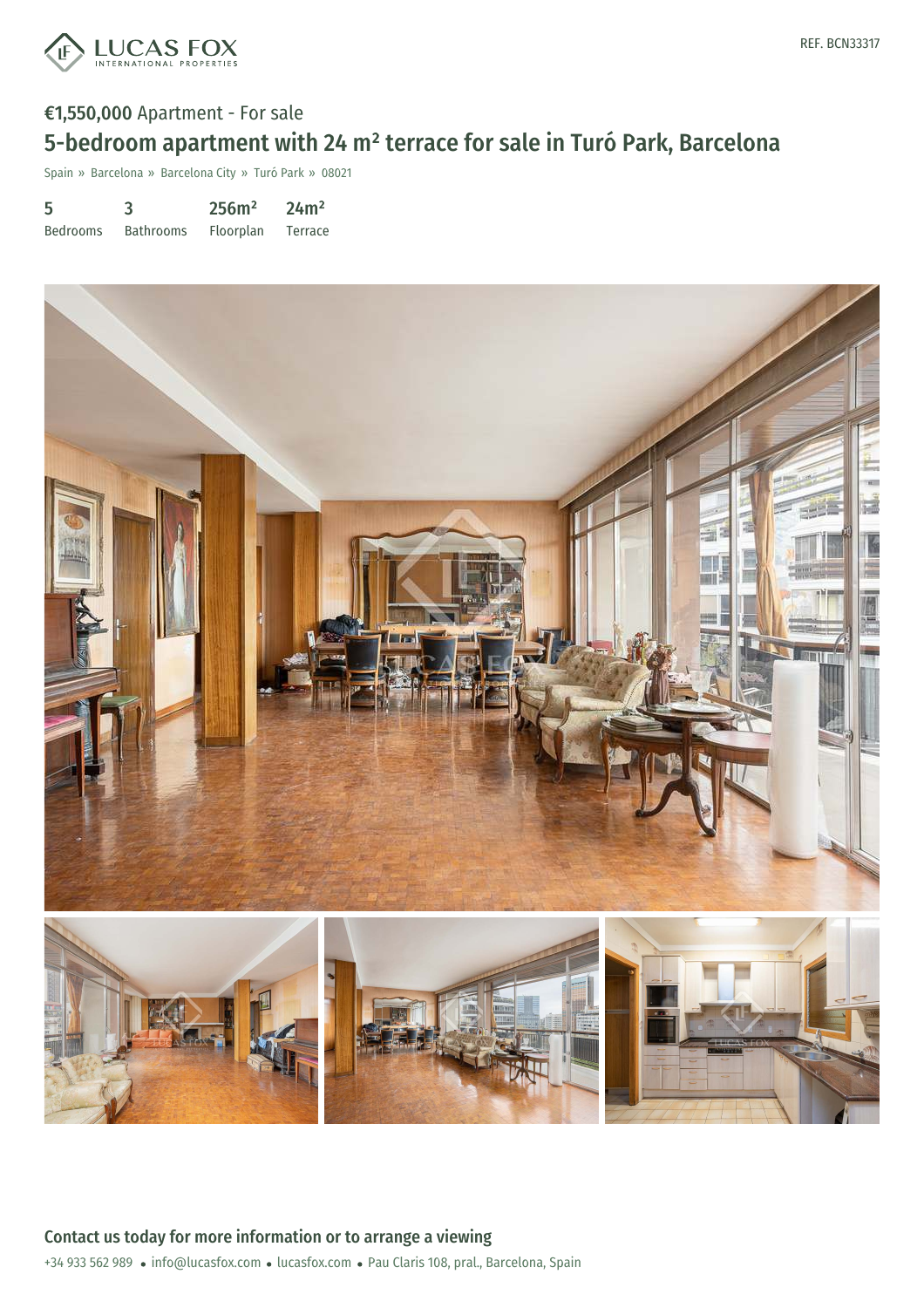

# €1,550,000 Apartment - For sale 5-bedroom apartment with 24 m² terrace for sale in Turó Park, Barcelona

Spain » Barcelona » Barcelona City » Turó Park » 08021

| 5               | З                | 256m <sup>2</sup> | 24m <sup>2</sup> |
|-----------------|------------------|-------------------|------------------|
| <b>Bedrooms</b> | <b>Bathrooms</b> | Floorplan         | Terrace          |

#### **OVERVIEW**

### Spectacular 256 m² apartment to renovate in one of the best areas in the Zona Alta area of Barcelona

The apartment has two entrances: the main one and the staff one. Through the main entrance we reach a small hall that leads to the dining room, totally exterior facing and with access to one of the terraces. Through this area we can also access the night area.

Through the hall we have a small corridor that leads to the night area. This area is made up of four quite spacious and exterior-facing rooms. One of them has access to the second floor terrace, and the master suite has access to an office. Then, in the same area, we have two complete bathrooms next to the bedrooms.

In addition, the apartment has a service area consisting of a single room and a bathroom. Next to the service area we have the kitchen, currently to be updated, but fully equipped. Through the kitchen, we access the gallery.

The property also has a parking space that rotates every six months and a storage room.



[lucasfox.com/go/bcn33317](https://www.lucasfox.com/go/bcn33317)

Terrace, Lift, Natural light, Wooden flooring, Parking, Equipped Kitchen, Exterior, Heating, Transport nearby